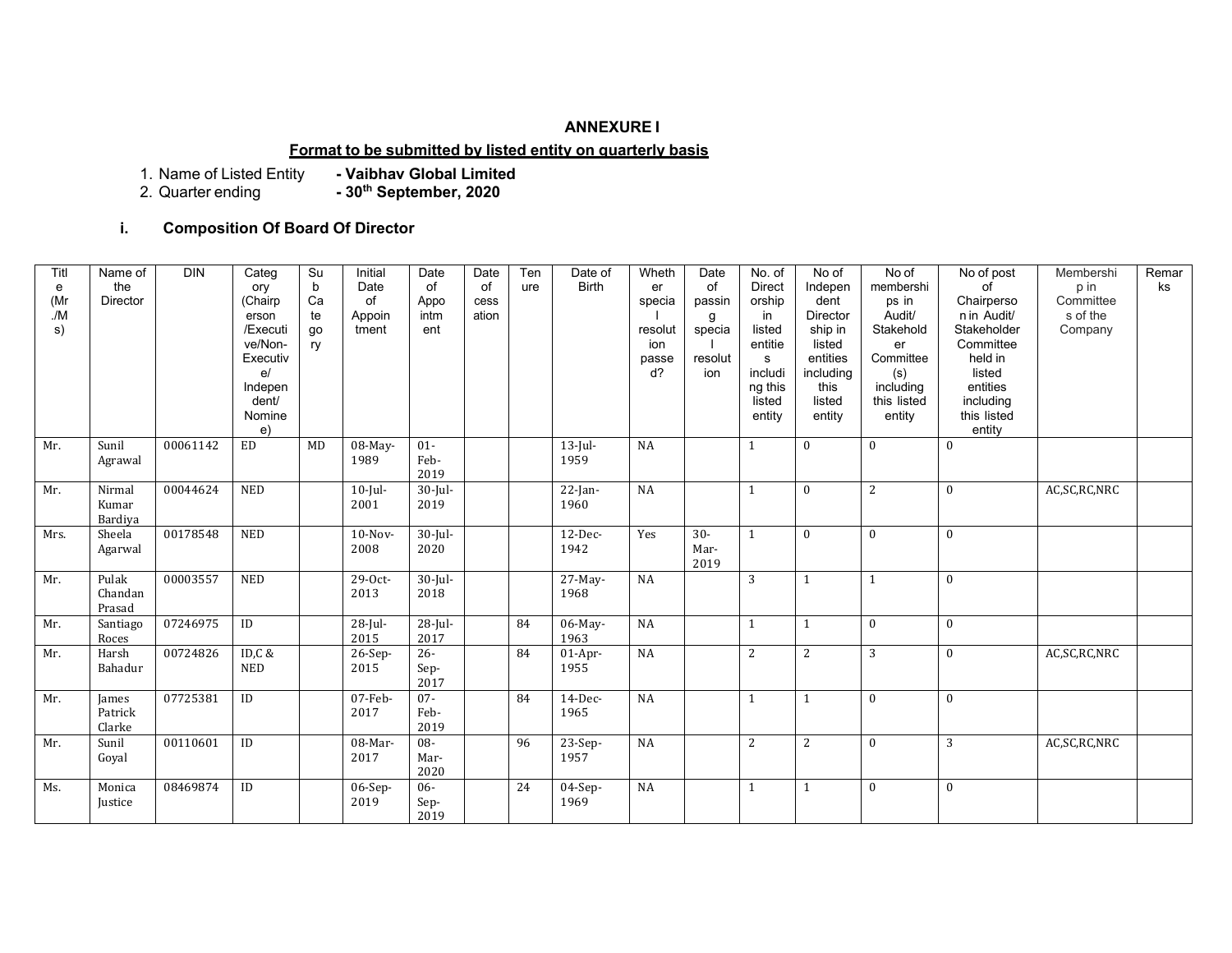| Company Remarks          |     |
|--------------------------|-----|
| <b>Whether Permanent</b> | Yes |
| chairperson appointed    |     |
| Whether Chairperson is   | No  |
| related to MD or CEO     |     |

# **ii. Composition of Committees**

#### **a. Audit Committee**

| Sr.<br>No. | Name of the Director | Category                | Chairperson/Membership | Appointment<br>Date | <b>Cessation Date</b> |
|------------|----------------------|-------------------------|------------------------|---------------------|-----------------------|
|            | Sunil Goyal          | ID                      | Chairperson            | 08-Mar-2017         |                       |
| ົ          | Harsh Bahadur        | ID, $C$ &<br><b>NED</b> | Member                 | 06-May-2017         |                       |
|            | Nirmal Kumar Bardiya | <b>NED</b>              | Member                 | 25-Apr-2004         |                       |

| Company Remarks          |     |
|--------------------------|-----|
| <b>Whether Permanent</b> | Yes |
| chairperson appointed    |     |

## **b. Stakeholders Relationship Committee**

| Sr.<br>No. | Name of the Director | Category                | Chairperson/Membership | Appointment<br>Date | <b>Cessation Date</b> |
|------------|----------------------|-------------------------|------------------------|---------------------|-----------------------|
|            | Sunil Goyal          | ID                      | Chairperson            | 08-Mar-2017         |                       |
| ∠          | Harsh Bahadur        | ID, $C &$<br><b>NED</b> | Member                 | 06-May-2017         |                       |
|            | Nirmal Kumar Bardiya | <b>NED</b>              | Member                 | 31-Oct-2019         |                       |

| Company Remarks               |     |
|-------------------------------|-----|
| <b>Whether F</b><br>Permanent | Yes |
| chairperson appointed         |     |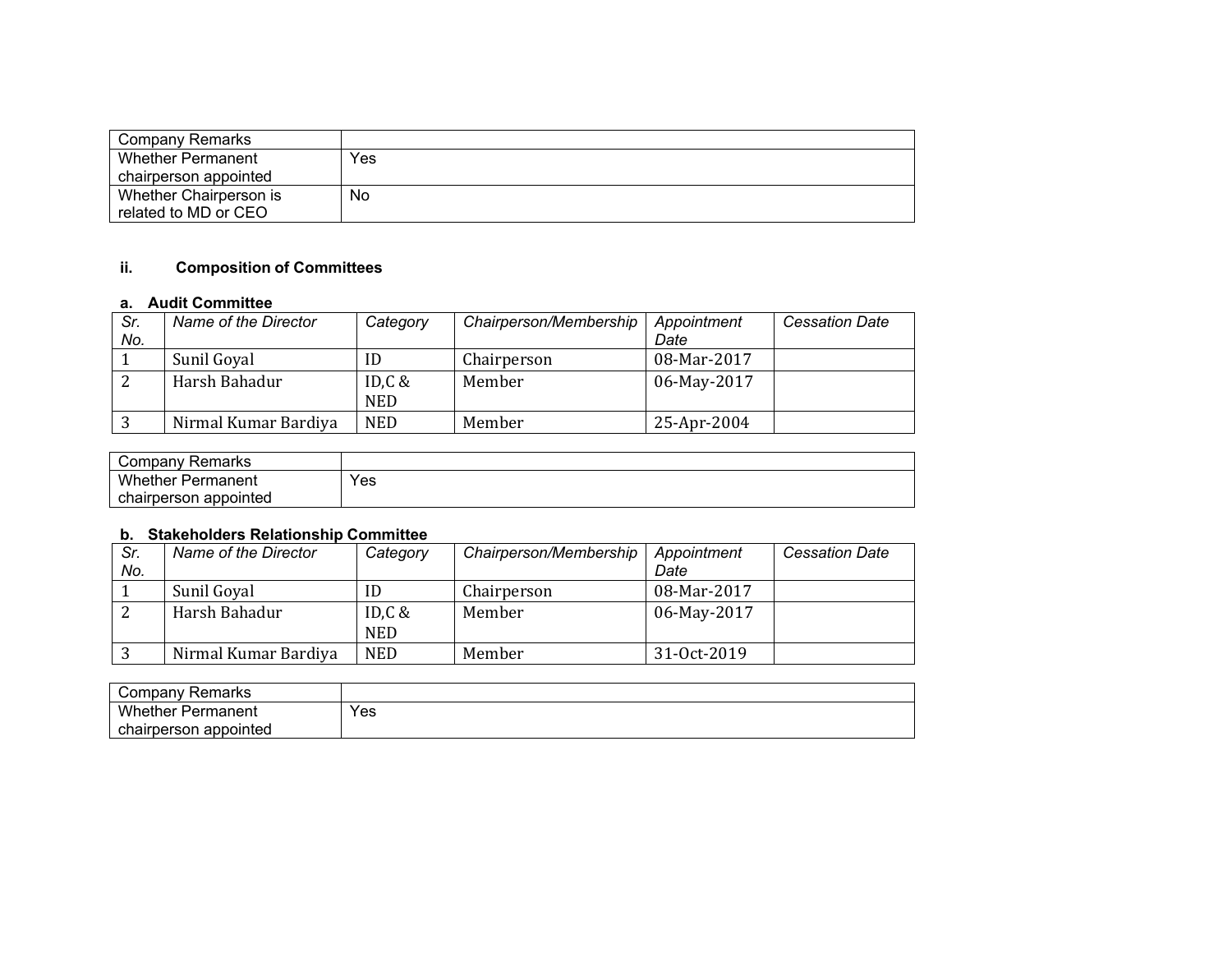## **c. Risk Management Committee**

| Sr.<br>No. | Name of the Director | Category                | Chairperson/Membership | Appointment<br>Date | <b>Cessation Date</b> |
|------------|----------------------|-------------------------|------------------------|---------------------|-----------------------|
|            | Sunil Goyal          | ID                      | Chairperson            | 28-Jan-2019         |                       |
|            | Harsh Bahadur        | ID, $C$ &<br><b>NED</b> | Member                 | 28-Jan-2019         |                       |
| 3          | Nirmal Kumar Bardiya | <b>NED</b>              | Member                 | 21-Feb-2020         |                       |
|            | Puru Aggarwal        | Member                  | Member                 | 28-Jan-2019         | 30-Jul-2020           |
|            | Vineet Ganeriwala    | Member                  | Member                 | 21-Feb-2020         |                       |

| Company Remarks          |     |
|--------------------------|-----|
| <b>Whether Permanent</b> | Yes |
| chairperson appointed    |     |

### **d. Nomination and Remuneration Committee**

| Sr.<br>No. | Name of the Director | Category               | Chairperson/Membership | Appointment<br>Date | <b>Cessation Date</b> |
|------------|----------------------|------------------------|------------------------|---------------------|-----------------------|
|            | Sunil Goyal          | ID                     | Chairperson            | 08-Mar-2017         |                       |
|            | Harsh Bahadur        | ID,C $&$<br><b>NED</b> | Member                 | 06-May-2017         |                       |
| 3          | Nirmal Kumar Bardiya | <b>NED</b>             | Member                 | 13-Aug-2001         |                       |

| $\overline{\phantom{a}}$<br>Remarks<br>`omnanv<br><b>COLLIDALI</b> |     |
|--------------------------------------------------------------------|-----|
| Whether,<br><sup>∙</sup> Permanent                                 | Yes |
| appointed<br>chairperson                                           |     |

# iii. **Meeting of Board of Directors**

| Date(s) of Meeting<br>(if any) in the<br>previous quarter | Date(s) of Meeting<br>(if any) in the<br>relevant quarter | Whether<br>requirement of<br>Quorum met | Number of<br>Directors present | <b>Number of Independent</b><br>Directors present |
|-----------------------------------------------------------|-----------------------------------------------------------|-----------------------------------------|--------------------------------|---------------------------------------------------|
| 27-May-2020                                               | 30-Jul-2020                                               | Yes.                                    |                                |                                                   |

| Company Remarks               |    |
|-------------------------------|----|
| Maximum gap between any       | 63 |
| two consecutive (in number of |    |
| days)                         |    |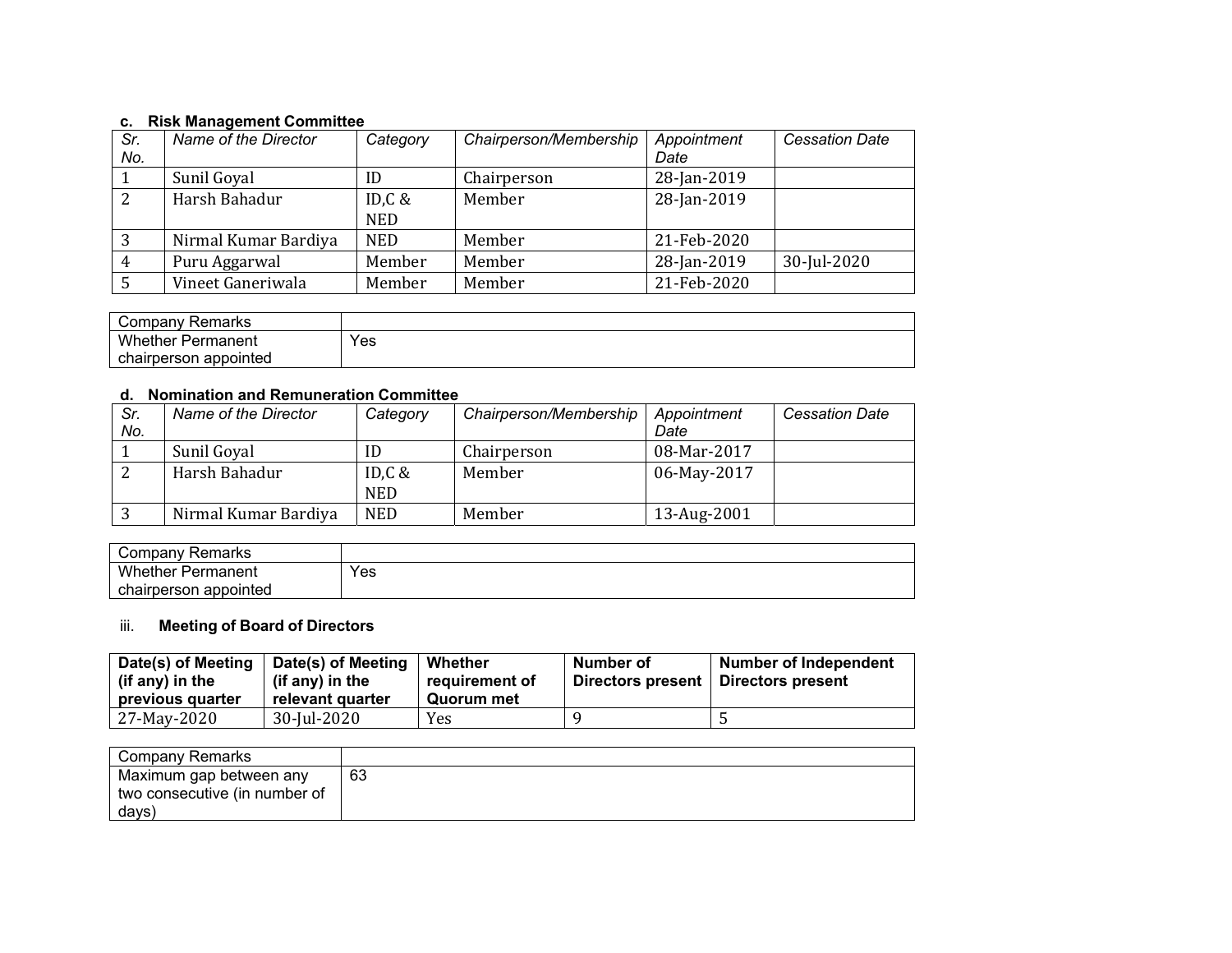# iv. **Meeting of Committees**

| Name of the<br><b>Committee</b> | Date(s) of<br>meeting during<br>of the committee<br>in the previous<br>quarter | Date(s) of<br>meeting of the<br>committee in the<br>relevant quarter | Whether<br>requirement<br>of Quorum<br>met (Yes/No) | <b>Number of</b><br><b>Directors</b><br>present | Number of<br>independent<br>directors<br>present |
|---------------------------------|--------------------------------------------------------------------------------|----------------------------------------------------------------------|-----------------------------------------------------|-------------------------------------------------|--------------------------------------------------|
| <b>Audit Committee</b>          | 27-May-2020                                                                    |                                                                      | Yes                                                 | 3                                               |                                                  |
| <b>Audit Committee</b>          |                                                                                | 30-Jul-2020                                                          | Yes                                                 | 3                                               | 2                                                |
| Nomination &                    | 14-May-2020                                                                    |                                                                      | Yes                                                 | 3                                               | 2                                                |
| Remuneration                    |                                                                                |                                                                      |                                                     |                                                 |                                                  |
| Committee                       |                                                                                |                                                                      |                                                     |                                                 |                                                  |

| Company Remarks               |    |
|-------------------------------|----|
| Maximum gap between any       | 63 |
| two consecutive (in number of |    |
| days) [Only for Audit         |    |
| Committeel                    |    |

#### v.**Related Party Transactions**

| <b>Subject</b>                                                                                            | <b>Compliance status</b><br>(Yes/No/NA) | <b>Remark</b> |
|-----------------------------------------------------------------------------------------------------------|-----------------------------------------|---------------|
| Whether prior approval of audit committee obtained                                                        | Yes                                     |               |
| Whether shareholder approval obtained for material RPT                                                    | Not Applicable                          |               |
| Whether details of RPT entered into pursuant to omnibus<br>approval have been reviewed by Audit Committee | Yes                                     |               |

| Disclosure of notes on related  | Details of all material transactions with a related party under regulation 27(2b) of |
|---------------------------------|--------------------------------------------------------------------------------------|
|                                 |                                                                                      |
| party transactions and          | the SEBI (Listing Obligations & Disclosure Requirement) Regulations, 2015 from       |
|                                 |                                                                                      |
| Disclosure of notes of material |                                                                                      |
|                                 | 1st April, 2020 to 30th September, 2020 : NIL                                        |
| related party transactions      |                                                                                      |
|                                 |                                                                                      |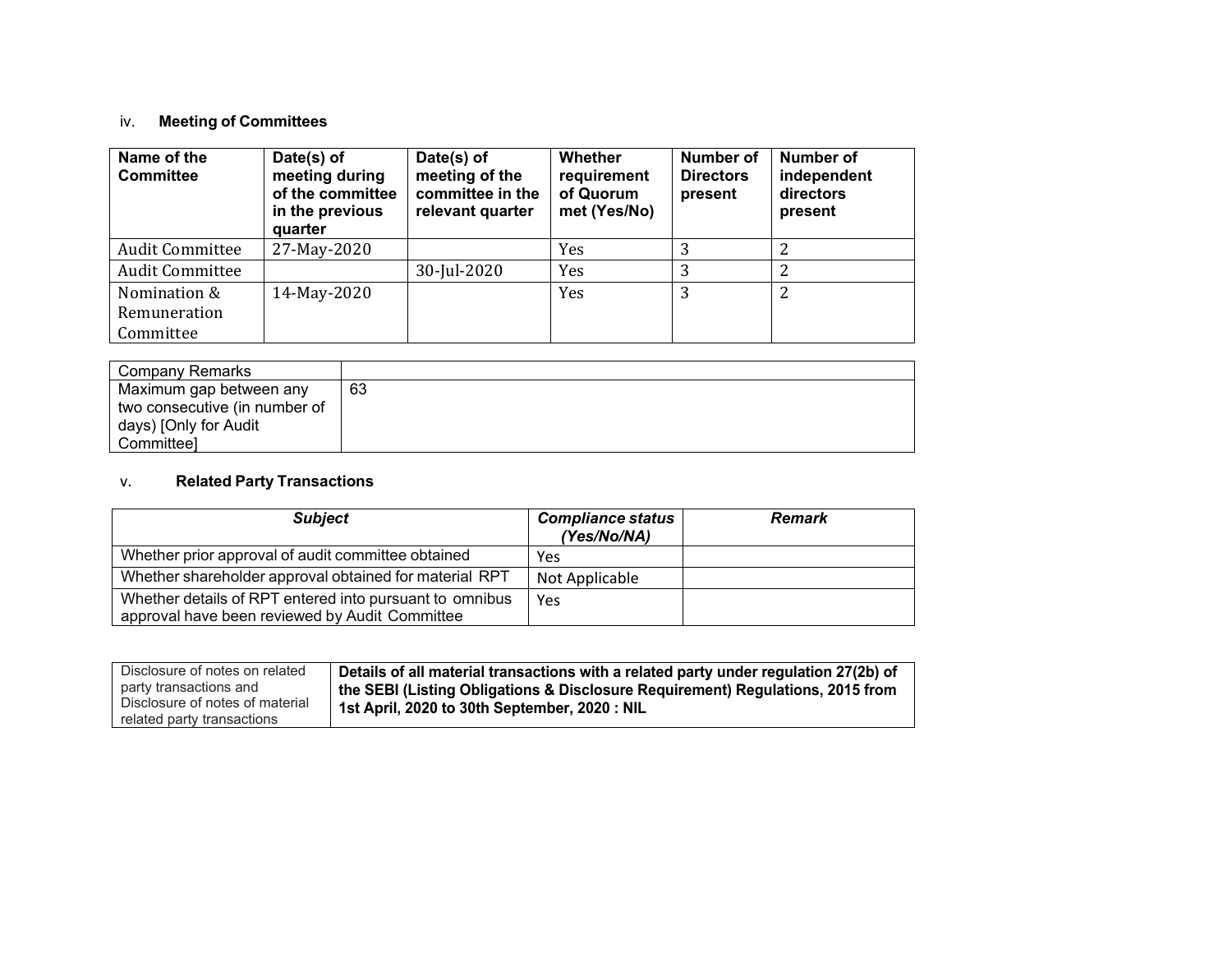## **VI. Affirmations**

- 1. The composition of Board of Directors is in terms of SEBI (Listing obligations and disclosure requirements) Regulations, 2015. **Yes**
- 2. The composition of the following committees is in terms of SEBI(Listing obligations and disclosure requirements) Regulations, 2015
	- a. Audit Committee **Yes**
	- b. Nomination & remuneration committee **Yes**
	- c. Stakeholders relationship committee **Yes**
	- d. Risk management committee (applicable to the top 100 listed entities)  **Yes**
- 3. The committee members have been made aware of their powers, role and responsibilities as specified in SEBI (Listing obligations and disclosure requirements) Regulations, 2015. **- Yes**
- 4. The meetings of the board of directors and the above committees have been conducted in the manner as specified in SEBI (Listing obligations and disclosure requirements) Regulations, 2015.**- Yes**
- 5. a. This report and/or the report submitted in the previous quarter has been placed before Board of Directors.  **Yes** b. Any comments/observations/advice of Board of Directors may be mentioned here:

| Name               | <b>Sushil Sharma</b>                              |
|--------------------|---------------------------------------------------|
| <b>Designation</b> | <b>Company Secretary &amp; Compliance Officer</b> |

### **ANNEXURE III**

### **Affirmations**

| <b>Broad Heading</b>                                                                                                                                                                          | <b>Regulation</b><br><b>Number</b> | <b>Compliance</b><br><b>Status</b> | <b>Company Remark</b> |
|-----------------------------------------------------------------------------------------------------------------------------------------------------------------------------------------------|------------------------------------|------------------------------------|-----------------------|
| Copy of the annual report<br>including balance sheet, profit<br>and loss account, directors<br>report, corporate governance<br>report, business responsibility<br>report displayed on website | 46(2)                              | Yes                                |                       |
| Presence of Chairperson of<br>Audit Committee at the Annual<br>General Meeting                                                                                                                | 18(1)(d)                           | Yes                                |                       |
| Presence of Chairperson of<br>the nomination and<br>remuneration committee at the<br>annual general meeting                                                                                   | 19(3)                              | Yes                                |                       |